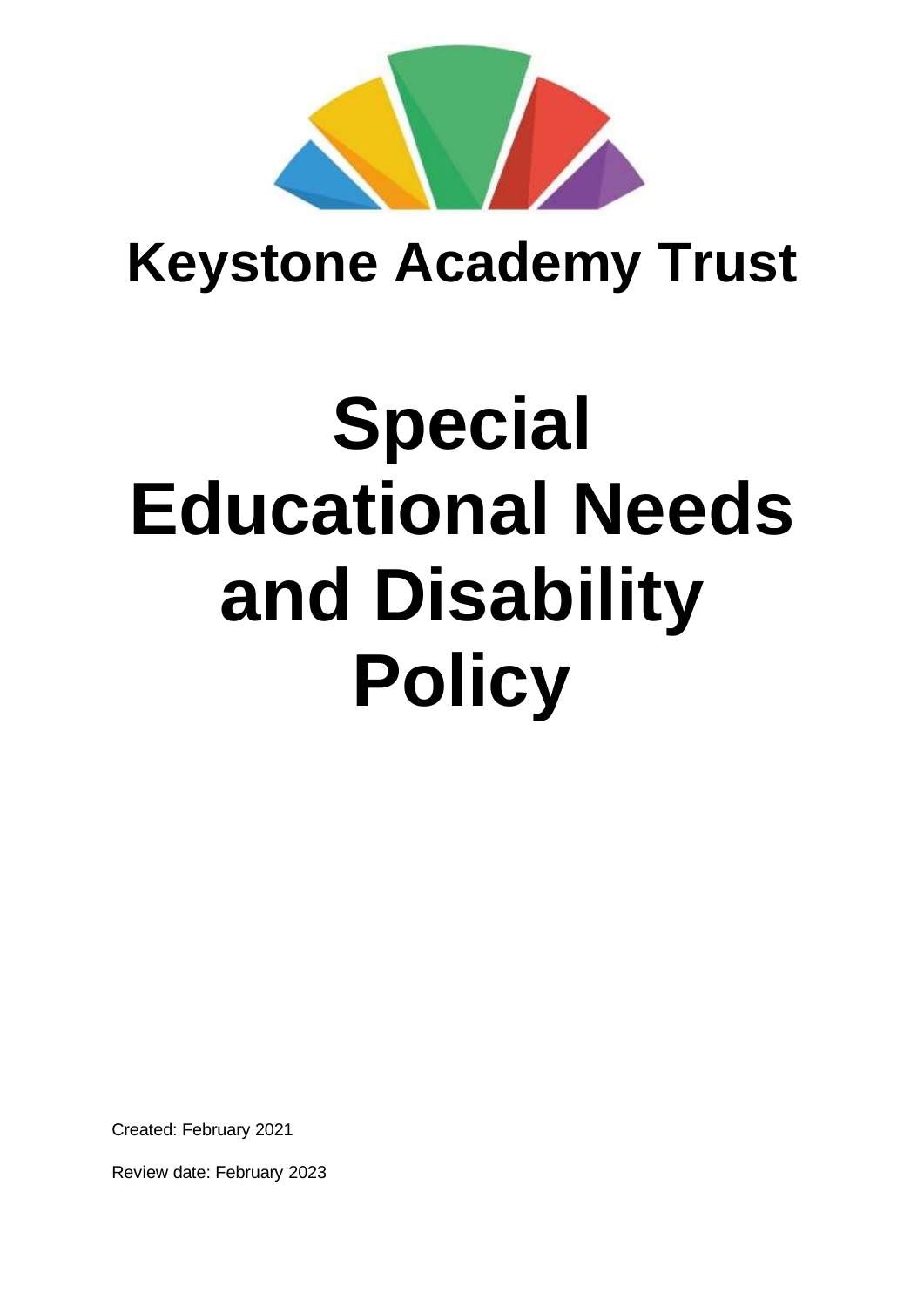# **Contents:**

Statement of intent

- 1. Policy principles
- 2. Objectives
- 3. Legislation and guidance
- 4. Definitions
- 5. Roles and responsibilities
- 6. A graduated approach
- 7. Monitoring arrangements
- 8. Complaints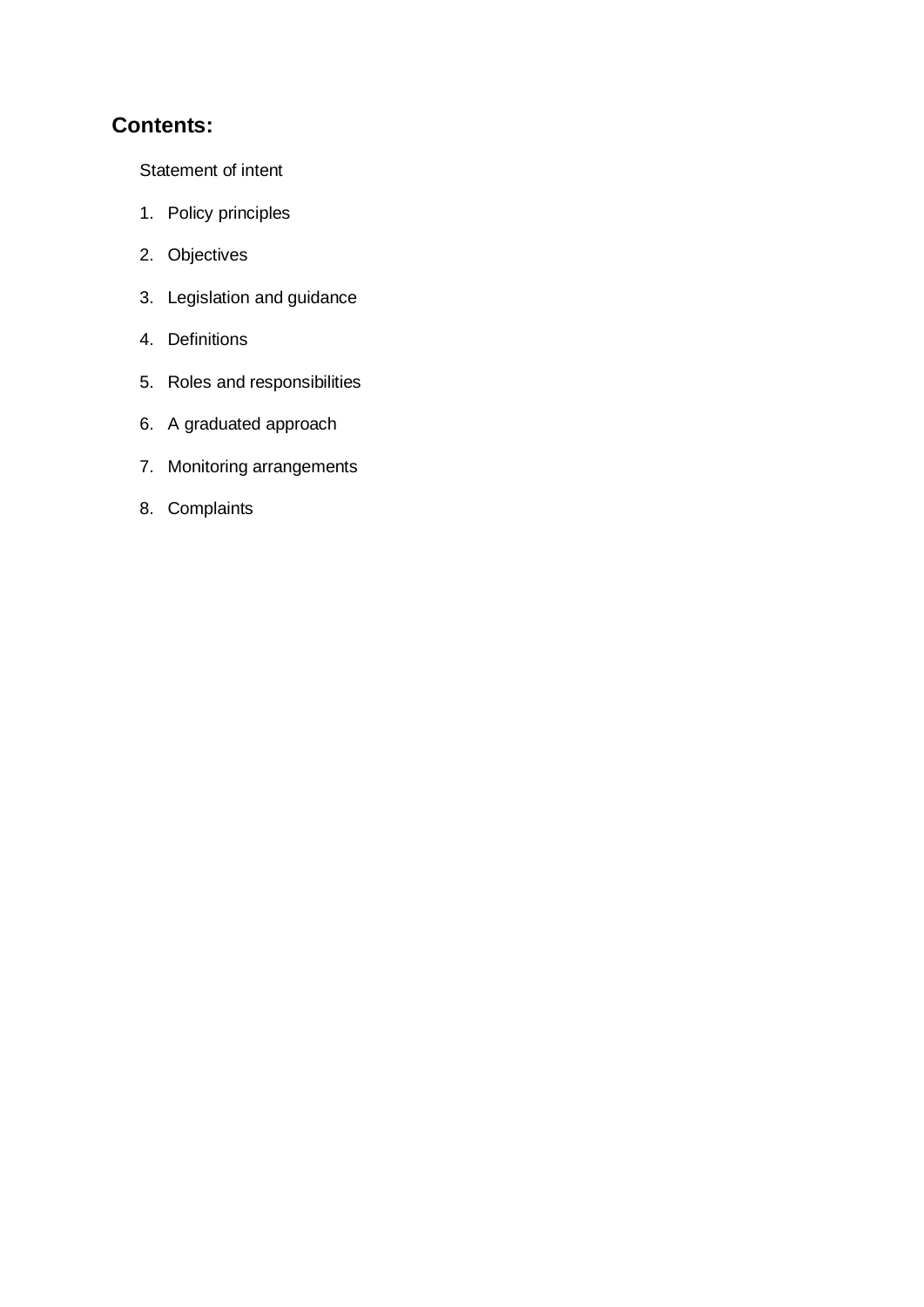# **Statement of Intent**

Across the Keystone Academy Trust, our intention is to ensure that all children receive a highquality and ambitious education regardless of need or disability. We believe that it is vital that our pupils are provided with opportunities which will allow them to achieve, succeed and become confident, independent individuals as they progress through life.

# **1. Policy Principles**

- All pupils with special educational needs and/or disabilities must have their needs routinely met
- Raising the achievement of pupils with SEND is a whole school responsibility
- Early identification and early intervention are essential for ensuring better outcomes for pupils
- All pupils are encouraged and supported to be active partners in decision making about their education
- Active involvement of parents/carers as equal partners in the education of their child, has a positive impact upon the learning and well-being of their child
- All pupils with SEND should have the opportunity to learn alongside their peers in a fully inclusive environment
- All pupils benefit from 'Quality First Teaching'. This means that all teachers are expected to assess, plan for and teach all children at a level which allows them to progress
- Collaborative working with external partners and services is essential to ensure that we effectively meet pupil needs
- Effective transition arrangements must be in place across all phases of education to ensure positive outcomes for the pupil and their family
- Resources allocated to SEND must be effectively used to secure maximum impact and value for money
- Systems for monitoring and evaluating the effectiveness of SEND provision, support improvement in pupil's learning and provide appropriate challenge

# **2. Objectives**

- To provide early identification and provision for all pupils who may have special educational needs and/or disabilities
- To work in partnership with parents/carers to gain a better understanding of their child and to involve them in all stages of their child's education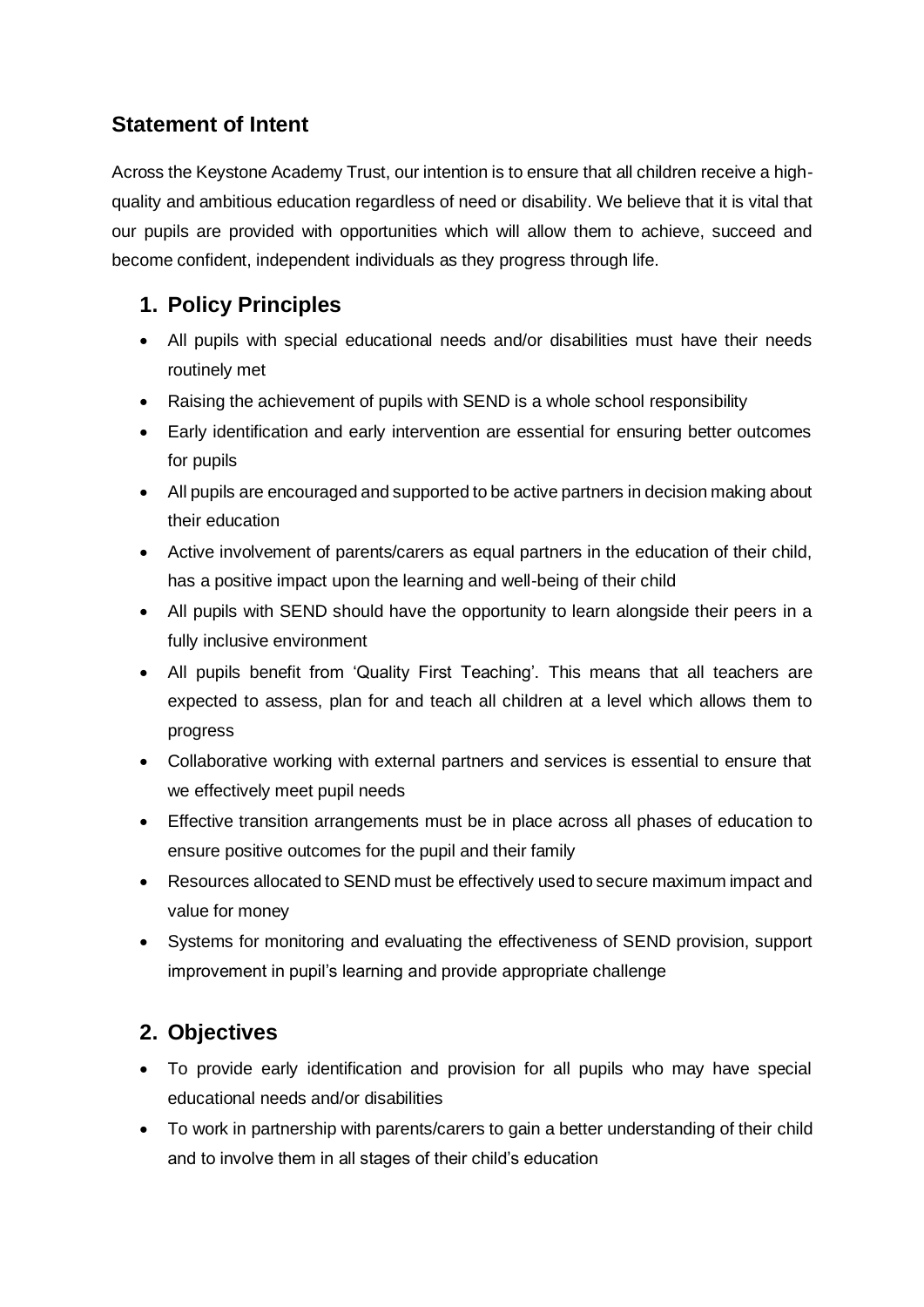- To ensure that pupils with special educational needs and/or disabilities are able to contribute to their own learning by being actively encouraged to share their views
- To ensure that every pupil experiences success in their learning and achieves to the highest possible standard
- To make the curriculum accessible to all pupils so that they can participate in lessons fully and effectively
- To work closely with external support agencies, where appropriate, to further support the needs of individual pupils
- To ensure that all staff have access to high quality training and advice, in order to support quality differentiated teaching and learning for all pupils
- To work in partnership with the Governing Body to enable the school to fulfil it's statutory duties with regards to meeting the needs of pupils with SEND

# **3. Legislation and Guidance**

This policy complies with the statutory requirements set out in the Special Educational Needs and Disability (SEND) Code of Practice 0-25 (January 2015) which requires all schools to 'have regard to the Code of Practice' and has been written with reference to the following guidance and legislation:

- Children and Families Act (2014)
- The Special Educational Needs and Disability Regulations (2014)
- Equality Act (2010)
- Equality Act 2010: Advice for Schools (Dfe February 2013)
- Working Together to Safeguard Children (2013)
- Reasonable Adjustments for Disabled Pupils (2012)
- Supporting Pupils at School with Medical Conditions (2014)
- The Mental Capacity Act Code of Practice: Protecting the Vulnerable (2005)
- The National Curriculum in England Key Stage 1 and 2 framework document (September 2014)
- The Early Years Foundation Stage (EYFS) framework document (2014)

This policy has been written in light of our Safeguarding Policy and has direct links to the following policies:

- Behaviour Policy
- Anti-bullying Policy
- Equality Policy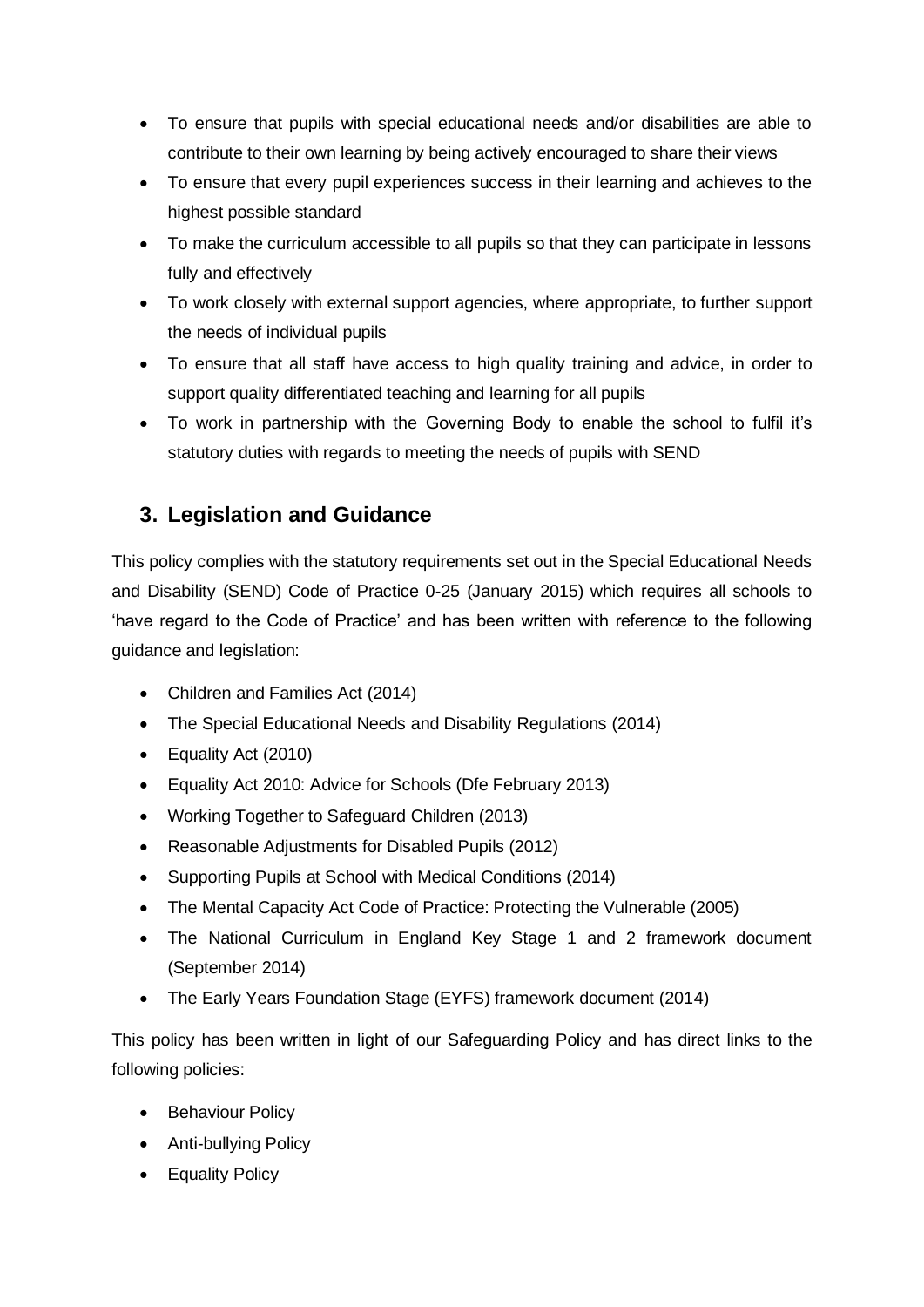- Accessibility Plan
- Supporting Pupils with Medical Conditions Policy

It was written in consultation with the Governing Body, Head Teacher and current school staff.

# **4. Definitions**

The SEND Code of Practice (2015) states that 'A child or young person has SEN if they have a learning difficulty or disability which calls for special educational provision to be made for him or her. A child of compulsory school age has a learning difficulty or disability if he or she:

- a) Has a significantly greater difficulty in learning than the majority of others of the same age, or
- b) Has a disability which prevents or hinders him or her from making use of educational facilities of a kind generally provided for others of the same age in mainstream schools or post 16 institutions.'

Special educational provision is educational or training provision that is additional to, or different from, that made generally available for other children or young people of the same age by mainstream schools.

A child under compulsory school age has special educational needs if they fall within the definition at (a) or (b) above or would do so if special educational provision was not made for them.

Children must not be regarded as having a learning difficulty solely because the language or form of language of their home is different from the language in which they will be taught.

The Equality Act (2010) defines disability as 'a physical or mental impairment which has a long term and substantial adverse effect on their ability to carry out normal day-to-day activities.'

# **5. Roles and Responsibilities**

#### **The SENCo**

The SENCo/Inclusion Leader is Melissa Ford

She will:

• Work with the Head Teacher and SEN governor to determine the strategic development of the SEN policy and provision in the school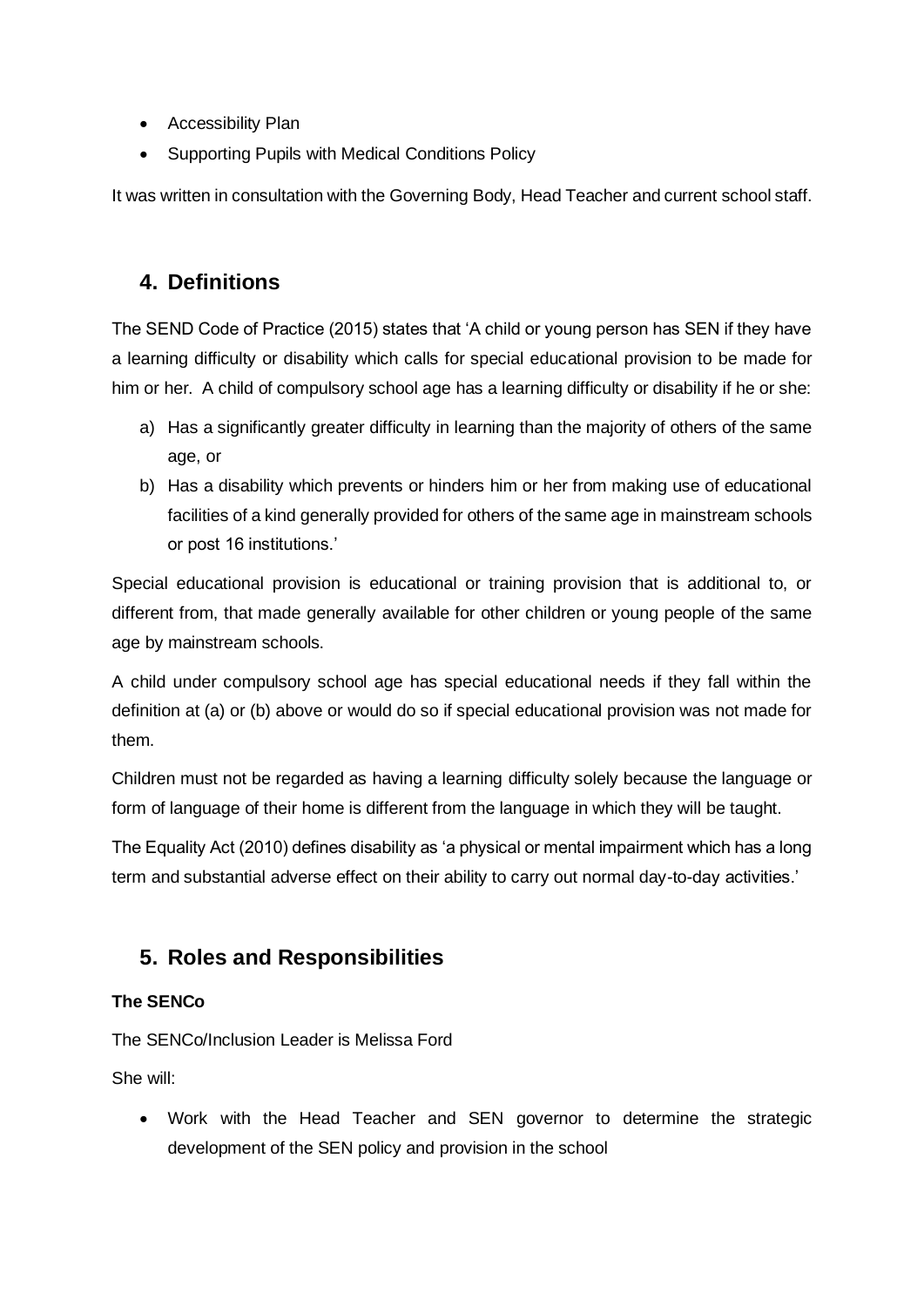- Have day-to-day responsibility for the operation of this SEND policy and the coordination of specific provision made to support individual pupils with SEND, including those who have Education, Health and Care Plans (EHCPs)
- Provide professional guidance to colleagues and work with staff, parents, and other agencies to ensure that pupils with SEND receive appropriate support and high quality teaching
- Advise on the Graduated Approach to providing SEND support
- Advise on the deployment of the school's delegated budget and other resources to meet pupils' needs effectively
- Be the point of contact for external agencies, especially the local authority and its support services
- Liaise with early years providers and potential next providers of education, to ensure that pupils and their parents are informed about options and a smooth transition is planned
- Work with the head teacher and governing board to ensure that the school meets its responsibilities under the Equality Act 2010 with regard to reasonable adjustments and access arrangements
- Ensure the school keeps the records of all pupils with SEND up to date

#### **The SEN Governor**

The SEN Governor is Sally Warwick

The SEN Governor will:

- Help to raise awareness of SEND issues at governing board meetings
- Monitor the quality and effectiveness of SEN and disability provision within the school and update the governing board on this
- Work with the head teacher and SENCo to determine the strategic development of the SEND policy and provision in the school
- Work with the head teacher and SENCo to ensure that the school publishes it's SEN Information Report at least annually

#### **The Head Teacher**

The Head Teacher will:

- Work with the SENCo and SEN governor to determine the strategic development of the SEN policy and provision in the school
- Have overall responsibility for the provision and progress of learners with SEN and/or a disability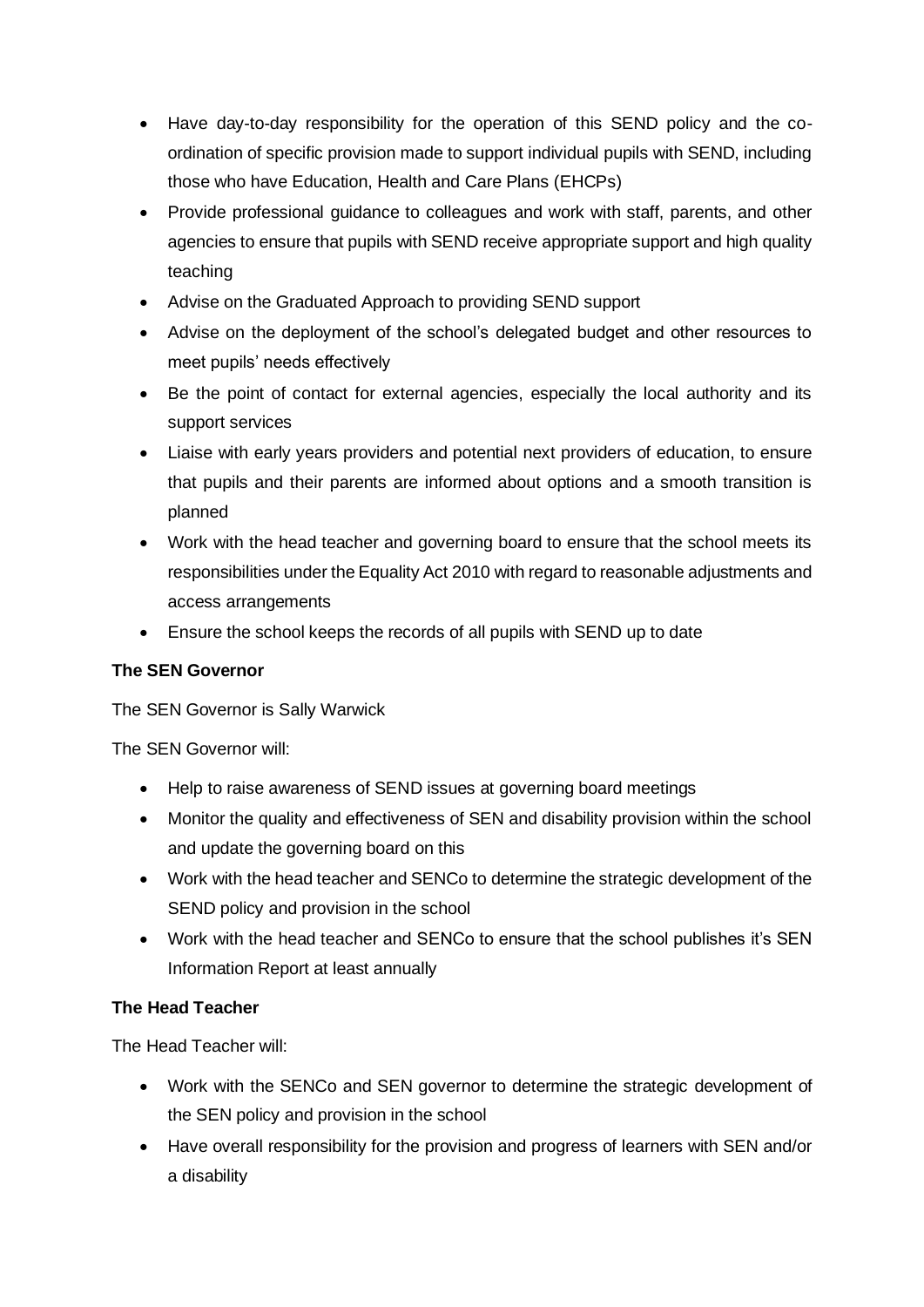#### **Class teachers**

Each class teacher is responsible for:

- The progress and development of every pupil in their class
- Providing high quality teaching for all pupils and additional provision to meet the needs of children with SEND
- Working closely with any teaching assistants or specialist staff to plan and assess the impact of support and interventions and how they can be linked to classroom teaching
- Working with the SENCo to review each pupil's progress and development and decide on any changes to provision
- Ensuring they follow this SEND policy

### **6. A Graduated Approach**

In line with the Code of Practice methodology of 'Assess, Plan, Do, Review', children with SEND are identified as soon as possible. Class teachers are regularly assessing and monitoring pupil progress. Where there are concerns about a child's progress or possible barriers to learning, a Graduated Approach will be followed. Less than expected progress can be characterised by progress which:

- Is significantly slower than their peers from the same baseline
- Fails to match or better the child's previous rate of progress
- Fails to close the attainment gap between the child and their peers

#### **Quality First Teaching, Early Intervention and Narrowing the Gap**

- Once a pupil has been identified as 'causing concern', they will be closely monitored by staff in order to gauge their level of learning and possible difficulties.
- The child's class teacher will take steps to provide differentiated learning opportunities that will aid the pupil's academic progression and enable the teacher to better understand the provision and teaching style that needs to be applied.
- The SENCo will be consulted as needed for support and advice and may wish to observe the pupil in class and/or provide advice to the staff members.
- The child's class teacher in agreement with the SENCo, will identify appropriate strategies and interventions designed to 'narrow the gap' and ensure that these are delivered consistently and regularly so that impact can be measured and monitored. These interventions will be identified on a Provision Map.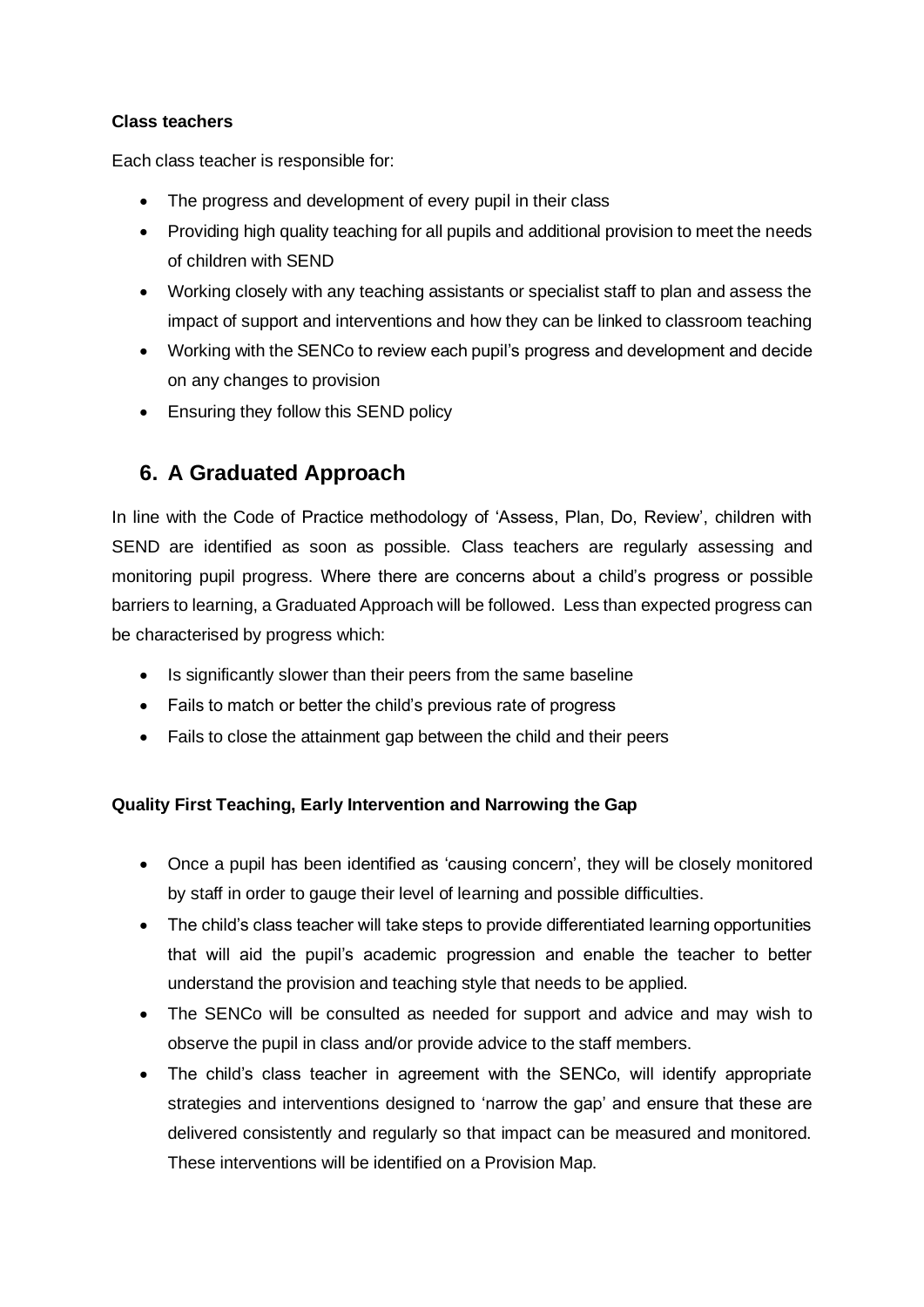- Parents will be informed fully of every stage of their child's development and the circumstances under which they are being monitored. They are encouraged to share information and knowledge with the school.
- An 'Assess, Plan, Do, Review' model will be applied over several cycles to test out the child's response, before considering if a child may have SEND.

This is an ongoing cycle to enable the provision to be refined and revised as the understanding of the needs of the pupil grows. This cycle enables the identification of those interventions which are the most effective in supporting the pupil to achieve good progress and outcomes.

#### *Assess*

This involves clearly analysing the pupil's needs using the class teacher's assessments and experience of working with the pupil, details of previous progress and attainment, comparisons with peers and national data, as well as the views and experience of parents. The pupil's views and where relevant, advice from external support services will also be considered. Any parental concerns will be noted and compared with the school's information and assessment data on how the pupil is progressing.

This analysis will require regular review to ensure that support and intervention is matched to need, that barriers to learning are clearly identified and being overcome and that the interventions being used are developing and evolving as required. Where external support staff are already involved, their work will help to inform the assessment of need. Where they are not involved they may be contacted, if this is felt to be appropriate, following discussion and agreement from parents.

#### *Plan*

Planning will involve consultation between the teacher, SENCo and parents to agree the adjustments, interventions and support that are required; the impact on progress, development and or behaviour that is expected and a clear date for review. Parental involvement may be sought, where appropriate, to reinforce or contribute to progress at home. All those working with the pupil, including support staff will be informed of their individual needs, the support that is being provided, any particular teaching strategies/approaches that are being employed and the outcomes that are being sought.

#### *Do*

The class teacher remains responsible for working with the child on a day-to-day basis. They will retain responsibility even where the interventions may involve group or one-to-one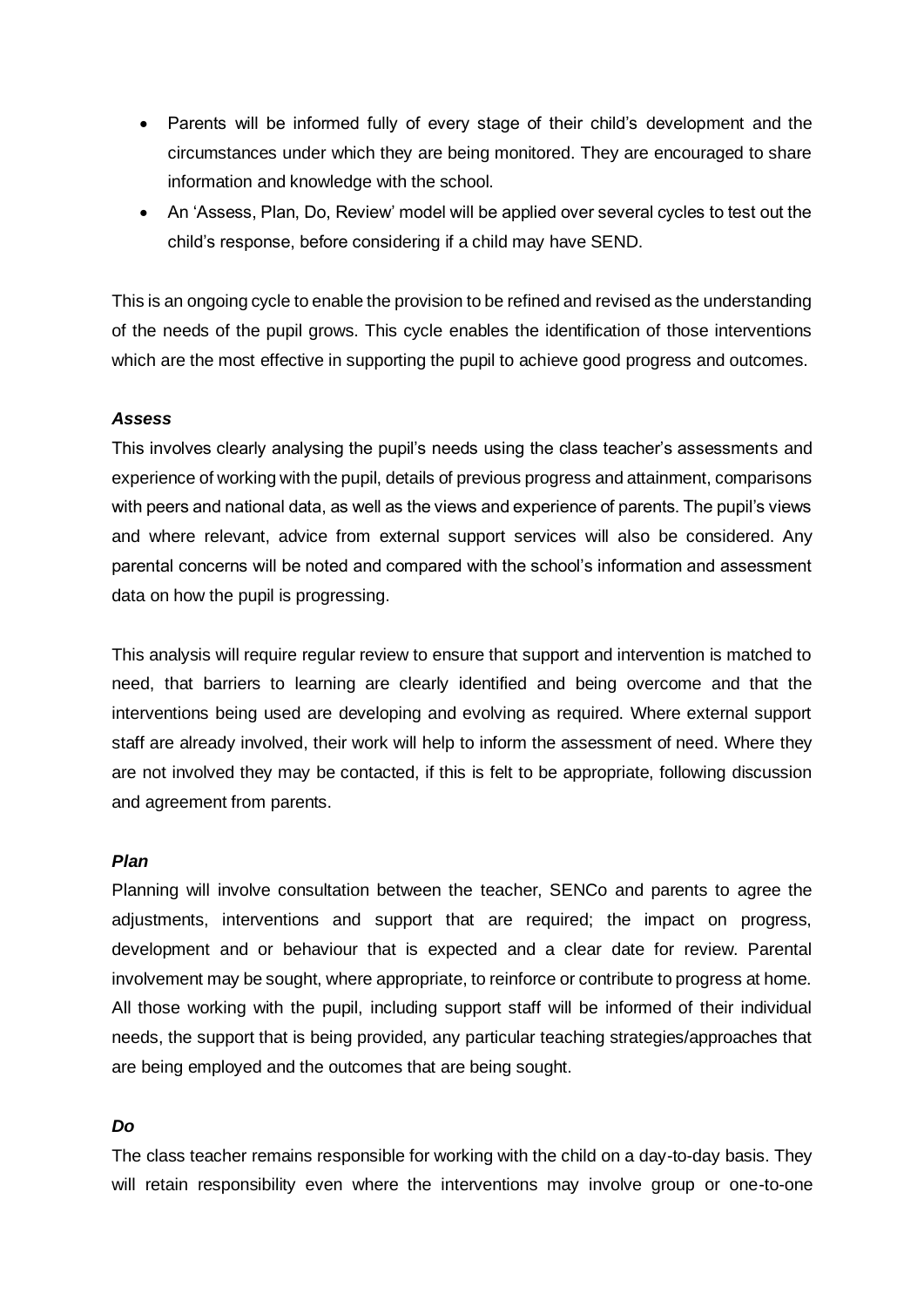teaching away from the main class teacher. They will work closely with teaching assistants and plan and assess the impact of support and interventions and links with classroom teaching. Support with further assessment of the pupil's strengths and weaknesses, problem solving and advising of the implementation of effective support will be provided by the SENCo.

#### *Review*

Progress is continually reviewed for all children to ensure that interventions are appropriate and effective. Formal reviews of a child's progress will be made regularly (minimum of three times a year). The review process will evaluate the impact and quality of the support and interventions. It will also take account of the views of the pupil and their parents. The class teacher, in conjunction with the SENCo will revise the support and outcomes based on the pupil's progress and development making any necessary amendments going forward, in consultation with parents and the pupil. Informal reviews will often take place on a more frequent basis and as required.

#### *SEN Support*

If, despite additional support, a child continues to have barriers to learning and the attainment gap is not closed, the SENCo may determine that they have special educational needs and a decision will be made for the child to be placed on the SEND Register at 'SEN Support'. The aim of formally identifying a pupil with SEND is to help the school to ensure that effective, personalised provision is put in place and so remove barriers to learning. This provision will be recorded on a Pupil Profile and copies will be shared with all staff involved in supporting the child (on a need to know basis), parents and where appropriate, the child themselves. The Pupil Profile will be reviewed at least three times a year, in line with the 'Assess, Plan, Do, Review' cycle outlined above.

#### *Requesting an Education, Health and Care Needs Assessment*

If a child has lifelong or significant difficulties, they may undergo a Statutory Assessment Process which is usually requested by the school but can also be requested by a parent or professional working with the child. This will occur where the complexity of need or lack of clarity around the needs of the child means that the school has been unable to meet the child's needs effectively through its delegated funding and all available resources have been exhausted.

The decision to make a request for an Education, Health and Care Needs Assessment will be taken at a progress review. The request will combine information from a variety of sources